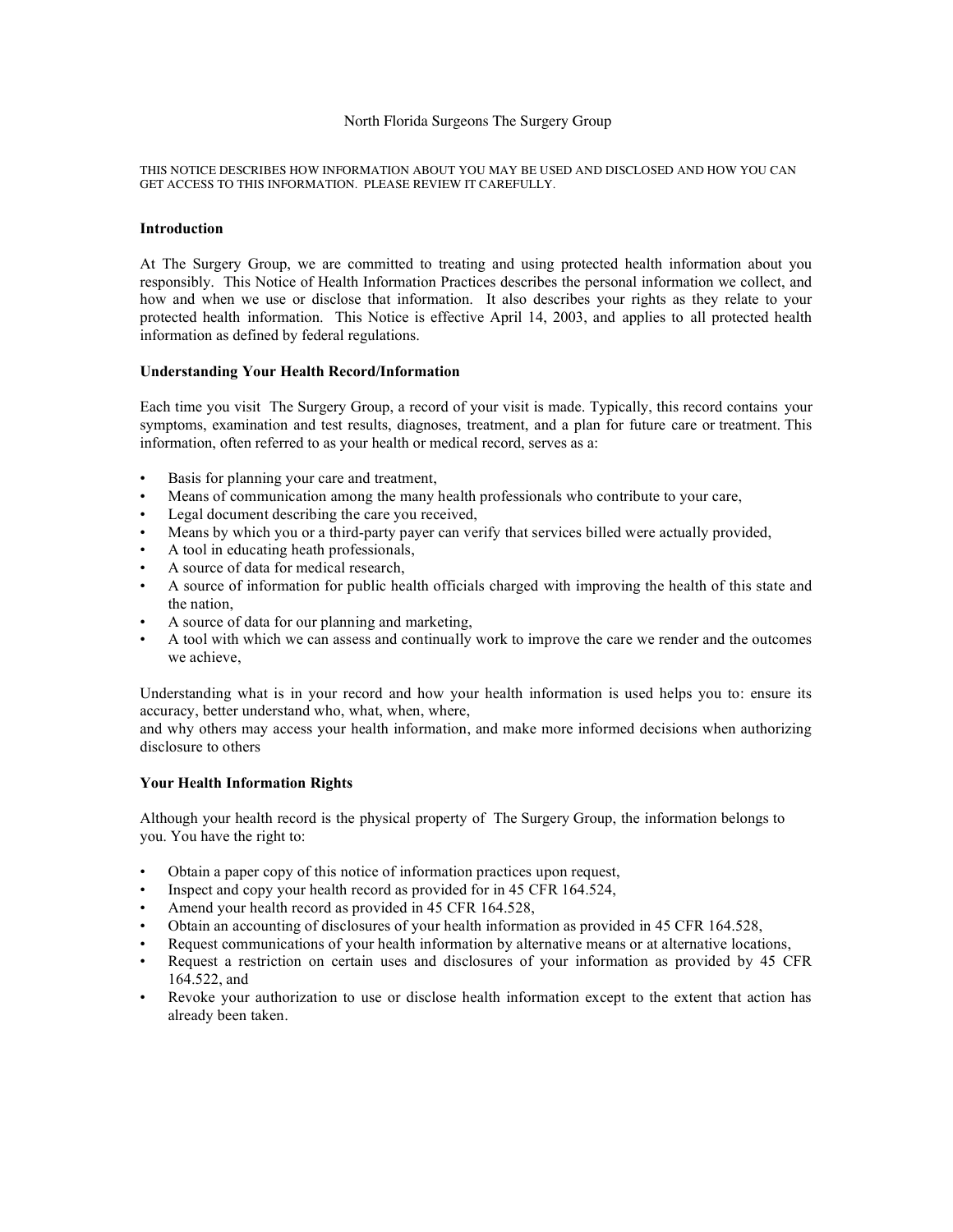## **Our Responsibilities**

The Surgery Group is required to:

- Maintain the privacy of your health information,
- Provide you with this notice as to our legal duties and privacy practices with respect to information we collect and maintain about you,
- Abide by the terms of this notice,
- Notify you if we are unable to agree to a requested restriction, and
- Accommodate reasonable requests you may have to communicate health information by alternative means or at alternative locations.

We reserve the right to change our practices and to make the new provisions effective for all protected health information we maintain. Should our information practices change, we will mail a revised notice to the address you've supplied us, or if you agree, we will email the revised notice to you.

We will not use or disclose your health information without your authorization, except as described in this notice. We will also discontinue to use or disclose your health information after we have received a written revocation of the authorization according to the procedures included in the authorization.

## **For More Information or to Report a Problem**

If have questions and would like additional information, you may contact the practice's Privacy Officer, Janice A. Ivey at 904-396-1725 extension 105.

If you believe your privacy rights have been violated, you can file a complaint with the practice's Privacy Officer, or with the Office for Civil Rights, U.S. Department of Health and Human Services. There will be no retaliation for filing a complaint with either the Privacy Officer or the Office for Civil Rights. The address for the OCR is listed below:

*Office for Civil Rights* U.S. Department of Health and Human Services 200 Independence Avenue, S.W. Room 509F, HHH Building Washington, D.C. 20201

## **Examples of Disclosures for Treatment, Payment and Health Operations**

## *We will use your health information for treatment.*

**For example:** Information obtained by a nurse, physician, or other member of your health care team will be recorded in your record and used to determine the course of treatment that should work best for you. Your physician will document in your record his or her expectations of the members of your health care team. Members of your health care team will then record the actions they took and their observations. In that way, the physician will know how you are responding to treatment.

We will also provide your physician or a subsequent health care provider with copies of various reports that should assist him or her in treating you once you're discharged from this hospital.

# *We will use your health information for payment.*

**For example**: A bill may be sent to you or a third-party payer. The information on or accompanying the bill may include information that identifies you, as well as your diagnosis, procedures, and supplies used.

*We will use your health information for regular health operations.*